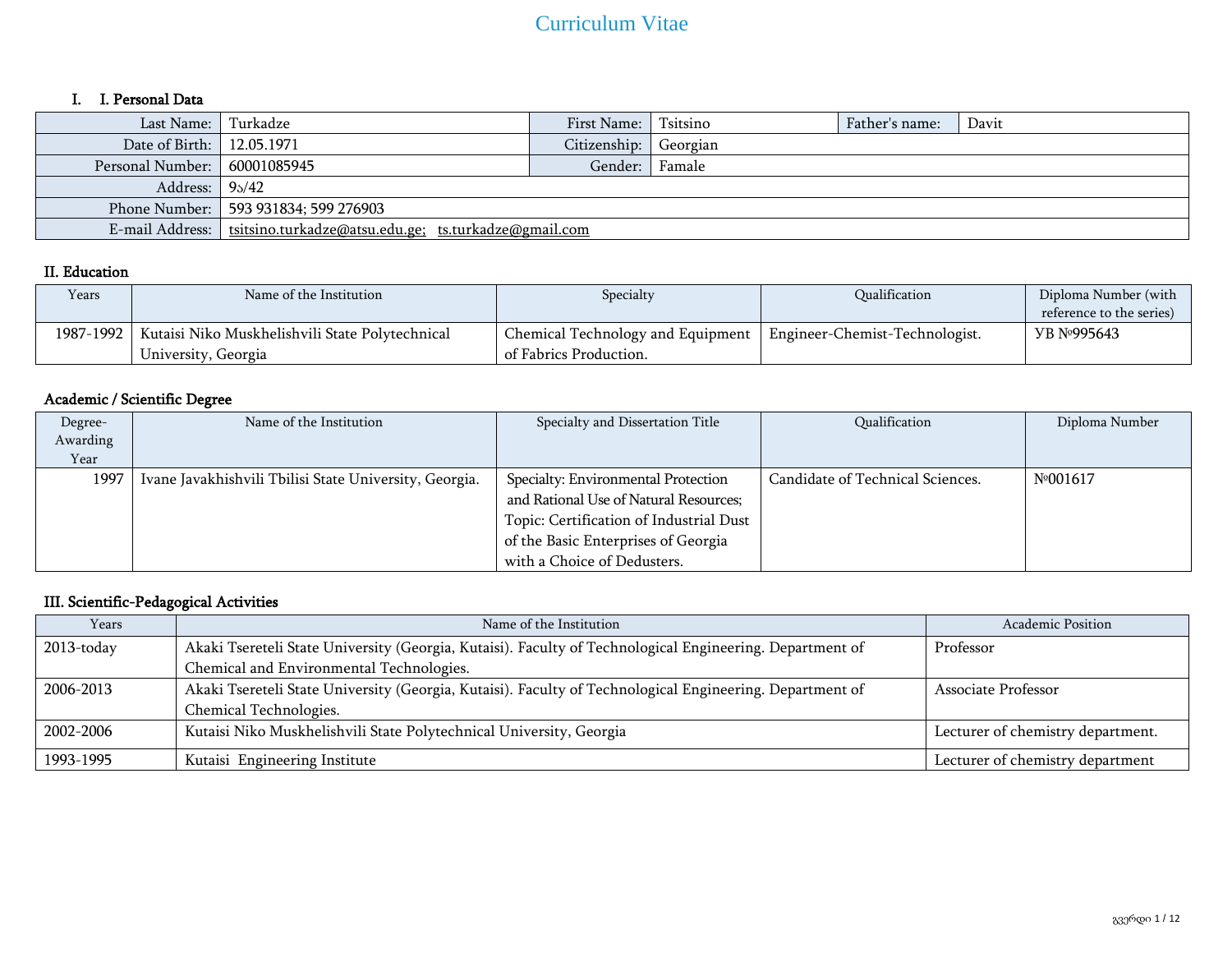## IV. Administrative Positions

| Years         | Organization                                                        | Department (Service)                                              | Position                          |
|---------------|---------------------------------------------------------------------|-------------------------------------------------------------------|-----------------------------------|
| 2015-today    | Akaki Tsereteli State University (Georgia, Kutaisi)                 | Faculty of Technological Engineering                              | Head of Quality Assurance Service |
| 2006-2010     | Akaki Tsereteli State University (Georgia, Kutaisi)                 | Quality Assurance Service / Division of                           | Specialist                        |
|               |                                                                     | <b>Educational Resource Development</b>                           |                                   |
| 2005-2006     | Kutaisi Niko Muskhelishvili State Polytechnical University, Georgia | Division of Reforming of Educational                              | Deputy Chief                      |
|               |                                                                     | Programme                                                         |                                   |
| 2005          | Kutaisi Niko Muskhelishvili State Polytechnical University, Georgia | Scientific Library                                                | The head                          |
| $2004 - 2006$ | Kutaisi Niko Muskhelishvili State Polytechnical University, Georgia | Official Internet Site Placement and<br><b>Preparation Center</b> | The head                          |
| 1995-2001     | Kutaisi Engineering Institute                                       | Chemistry Department                                              | The head                          |
| 1991-1993     | Kutaisi Niko Muskhelishvili State Polytechnical University, Georgia | The head of education-scientific sector<br>of Student Union       | The head                          |

### V. Other Activities

| Years         | Organization                                                                                       | Position                              |
|---------------|----------------------------------------------------------------------------------------------------|---------------------------------------|
| $2017$ -today | National Center for Educational Quality Enhancement. Ministry of Education and Science of Georgia. | <b>Expert of Authorisation Higher</b> |
|               |                                                                                                    | <b>Education Institutions</b>         |
| $2011$ -today | National Center for Educational Quality Enhancement. Ministry of Education and Science of Georgia. | <b>Expert of Accreditation Higher</b> |
|               |                                                                                                    | <b>Education Programs</b>             |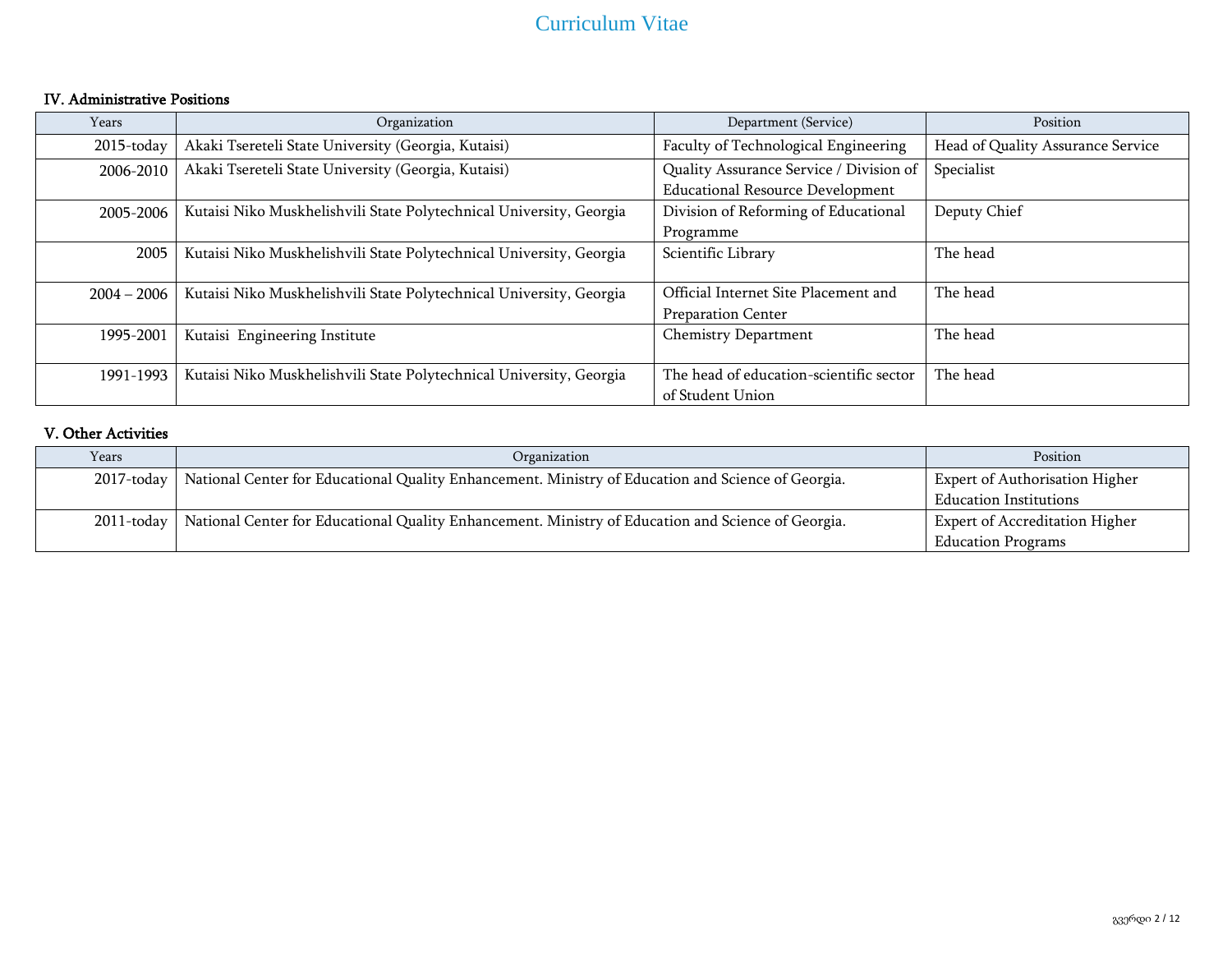## VI. Knowledge of Foreign Languages

| Foreign Language                                                                           | Reading        | Listening      | Speaking       | Writing |  |  |
|--------------------------------------------------------------------------------------------|----------------|----------------|----------------|---------|--|--|
| English Language                                                                           | B <sub>2</sub> | B <sub>2</sub> | B1             | B1      |  |  |
| Russian Language                                                                           | C1             | -C)            | C1             | C1      |  |  |
| German Language                                                                            | A <sub>2</sub> | A <sub>2</sub> | A <sub>2</sub> | A2      |  |  |
| If other, please indicate                                                                  |                |                |                |         |  |  |
| A1 and A2 - Initial base user; B1 and B2 - Independent user; C1 and C2 - Professional user |                |                |                |         |  |  |

## VII. Computer Skills (use  $\boxtimes$  symbol)

|                             | Starting level | Average level | Good | Very good |
|-----------------------------|----------------|---------------|------|-----------|
| Microsoft Office Word       |                |               |      | ☑         |
| Microsoft Office Excel      |                |               | V    |           |
| Microsoft Office PowerPoint |                |               |      | ☑         |
| If other, please indicate   |                |               |      |           |

## VIII. List of Scientific Works (during of 2011-2017)

## 8.1. Scientific Article within the Framework of the Educational Program:

8.1.1. Scientific Publications with the Impact Factor

| $N^{\circ}$    | Author / Authors             | Title of the Article                             | Title of the Scientific Journal                      | Vol. | Series Nº | Year | Pages     |
|----------------|------------------------------|--------------------------------------------------|------------------------------------------------------|------|-----------|------|-----------|
|                | Juris Burlakovs, Mait        | Paradigms on landfill mining: From dump site     | Journal of Resources, Conservation and               | 123  |           | 2017 | 73-84     |
|                | Kriipsalu, Maris Klavins,    | scavenging to ecosystem services revitalization. | Recycling,                                           |      |           |      |           |
|                | Amit Bhatnagar, Zane         |                                                  | IF = 3.313. (IF = Impact Factor, 2017). IF =         |      |           |      |           |
|                | Vincevica-Gaile, Jan Stenis, |                                                  | 4.14. (5-Year Impact Factor, 2017).                  |      |           |      |           |
|                | Yahya Jani, Valeriy          |                                                  |                                                      |      |           |      |           |
|                | Mykhaylenko, Gintaras        |                                                  |                                                      |      |           |      |           |
|                | Denafas, Tsitsino Turkadze,  |                                                  |                                                      |      |           |      |           |
|                | Marika Hogland, Vita         |                                                  |                                                      |      |           |      |           |
|                | Rudovica, Fabio Kaczala,     |                                                  |                                                      |      |           |      |           |
|                | Rene Møller Rosendal,        |                                                  |                                                      |      |           |      |           |
|                | William Hogland.             |                                                  |                                                      |      |           |      |           |
|                | G. Denafas, T. Ruzgas, D.    | Seasonal variation of municipal solid waste      | Journal of Resources, Conservation and               | 89   |           | 2014 | $22 - 30$ |
| $\overline{2}$ | Martuzevicius, S. Shmarin,   | generation and composition in four East          | <i>Recycling</i> , $IF = 2.692$ (IF = Impact Factor, |      |           |      |           |
|                | M. Hoffmann, V.              | European cities.                                 | 2014).                                               |      |           |      |           |
|                | Mykhaylenko, S.              |                                                  |                                                      |      |           |      |           |
|                | Ogorodnik, M. Romanov,       |                                                  |                                                      |      |           |      |           |
|                | E. Neguliaeva, A. Chusov,    |                                                  |                                                      |      |           |      |           |
|                | Ts. Turkadze, I. Bochoidze,  |                                                  |                                                      |      |           |      |           |
|                | Ch. Ludwig.                  |                                                  |                                                      |      |           |      |           |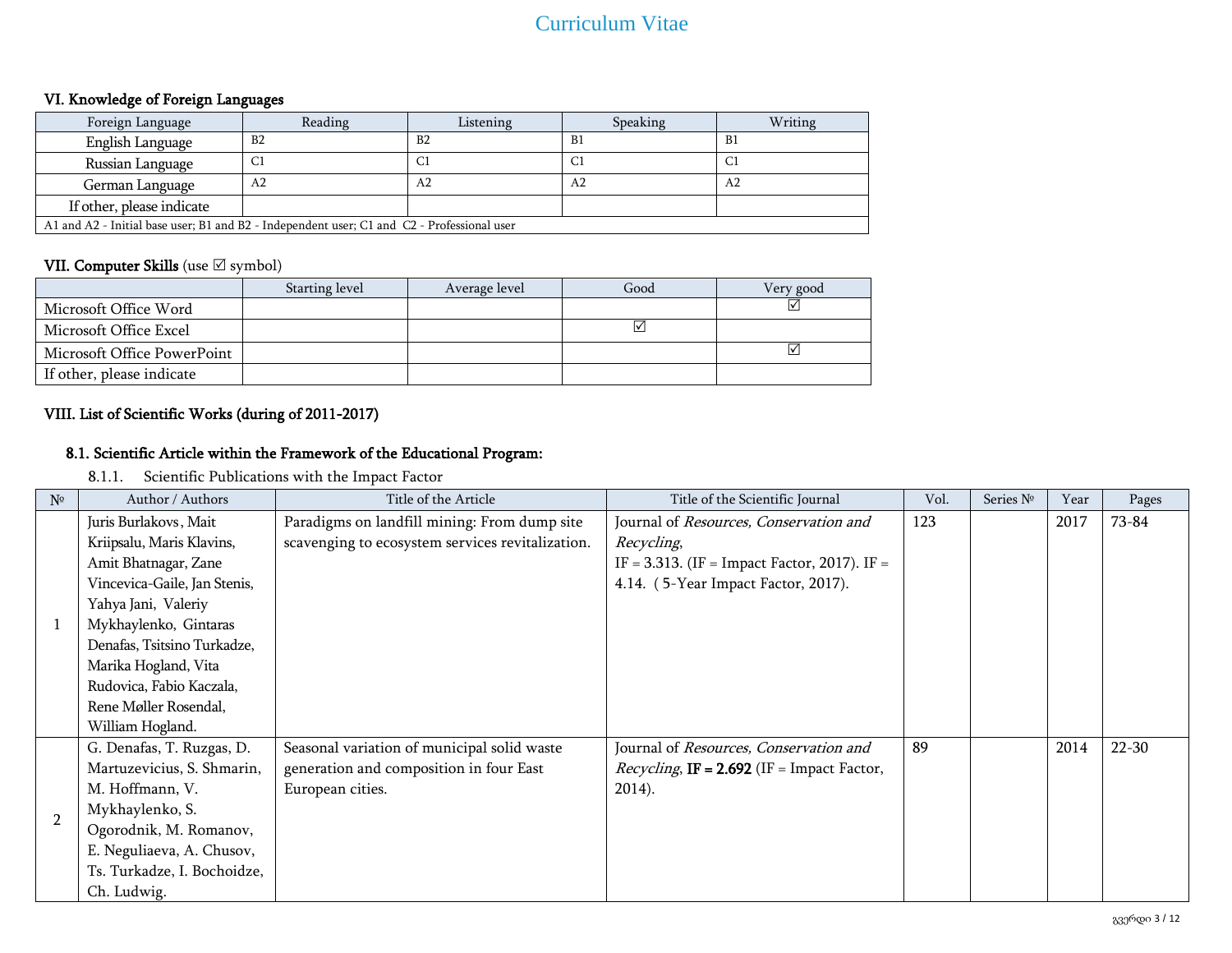| L. Ambroladze, Ts.      | Study of the processes of thermal         | Russian Journal of inorganic Chemistry | 53 | 2008 | 1880-1883 |
|-------------------------|-------------------------------------------|----------------------------------------|----|------|-----------|
| Turkadze, G. Alpaidze.  | decomposition of cobalt complexes with    | $IF = 0.590 (2007)$                    |    |      |           |
|                         | cvanuric acid.                            |                                        |    |      |           |
| L. Ambroladze, Ts.      | New complex compounds of cobalt (II) with | Russian Journal of inorganic Chemistry | 53 | 2008 | 1304-1308 |
| Turkadze, I. Benidze,   | cyanuric acid.                            | $IF = 0.590 (2007)$                    |    |      |           |
| M.Apshadze.             |                                           |                                        |    |      |           |
| L. Ambroladze, Ts.      | Complex compounds of cobalt (II) with     | Russian Journal of inorganic Chemistry | 53 | 2008 | 777-780   |
| Turkadze, I. Mosechvili | Gydanthoin.                               | $IF = 0.590 (2007)$                    |    |      |           |

## 8.1.2. Internationally Refereed Scientific Journals

| $N^{\circ}$    | Author / Authors           | Title of the Article                         | Title of the Scientific Journal      | Vol. | Series Nº | Year | Pages   |
|----------------|----------------------------|----------------------------------------------|--------------------------------------|------|-----------|------|---------|
|                | G. Denafas, Ch. Ludwig, D. | Seasonal Changes of Municipal Solid Waste    | The ISWA World Solid Waste Congress, |      |           | 2012 |         |
|                | Martuzevicius, T. Ruzgas,  | Collected in Four Different Eastern European | Florence, Italy.                     |      |           |      |         |
|                | E. Kamarevcevas, L.        | countries.                                   |                                      |      |           |      |         |
|                | Vitkauskaite, S. Shmarin,  |                                              |                                      |      |           |      |         |
|                | M. Hoffman, V.             |                                              |                                      |      |           |      |         |
|                | Mikhaylenko, M.            |                                              |                                      |      |           |      |         |
|                | Romanov, E. Negulyaeva,    |                                              |                                      |      |           |      |         |
|                | A. Chusov, Y. Lednova, Ts. |                                              |                                      |      |           |      |         |
|                | Turkadze, I. Bochoidze, G. |                                              |                                      |      |           |      |         |
|                | Abuladze.                  |                                              |                                      |      |           |      |         |
|                | Denafas G., Kamarevcevas   | Seasonal Assessment of Municipal Solid Waste | Journal of Solid Waste Management.   |      |           | 2014 | $39-43$ |
|                | E., Hoffmann M.,           | Composition                                  | Moscow. Russia.                      |      |           |      |         |
| $\overline{2}$ | Mikhaylenko V. Shmarin     |                                              |                                      |      |           |      |         |
|                | S., Romanov M., Lednova    |                                              |                                      |      |           |      |         |
|                | Y., Turkadze Ts., Ludwig   |                                              |                                      |      |           |      |         |
|                | Ch.                        |                                              |                                      |      |           |      |         |

## 8.1.3. Publication in a Refereed Journal in Georgia

| N <sub>2</sub> | Author / Authors            | Title of the Article                          | Title of the Scientific Journal | Vol. | Series $N°$ | Year | Pages     |
|----------------|-----------------------------|-----------------------------------------------|---------------------------------|------|-------------|------|-----------|
|                | Ts. Turkadze, I. Bochoidze, | The process of thermal dissolving of coal and | Georgian Chemical Journal.      |      |             | 2013 | $60 - 63$ |
|                | M. Kukhianidze, N.          | polymer waste in oil waste.                   |                                 |      |             |      |           |
|                | Sinauridze.                 |                                               |                                 |      |             |      |           |

## 8.1.4. In Other Scientific Journals

| $N^{\circ}$ | Author /<br>Authors | Title of the Article                         | Title of the Scientific Journal          | Vol. | T<br>Series . | Vear             | Pages |
|-------------|---------------------|----------------------------------------------|------------------------------------------|------|---------------|------------------|-------|
|             | Turkadze, B.        | Study of variations of compounds of compound | Collection of Works of modern scientific |      |               | 201 <sub>1</sub> |       |
|             | Butskhrikidze, I.   | household waste in Kutaisi.                  | "Modern<br>and practical conference      |      |               |                  |       |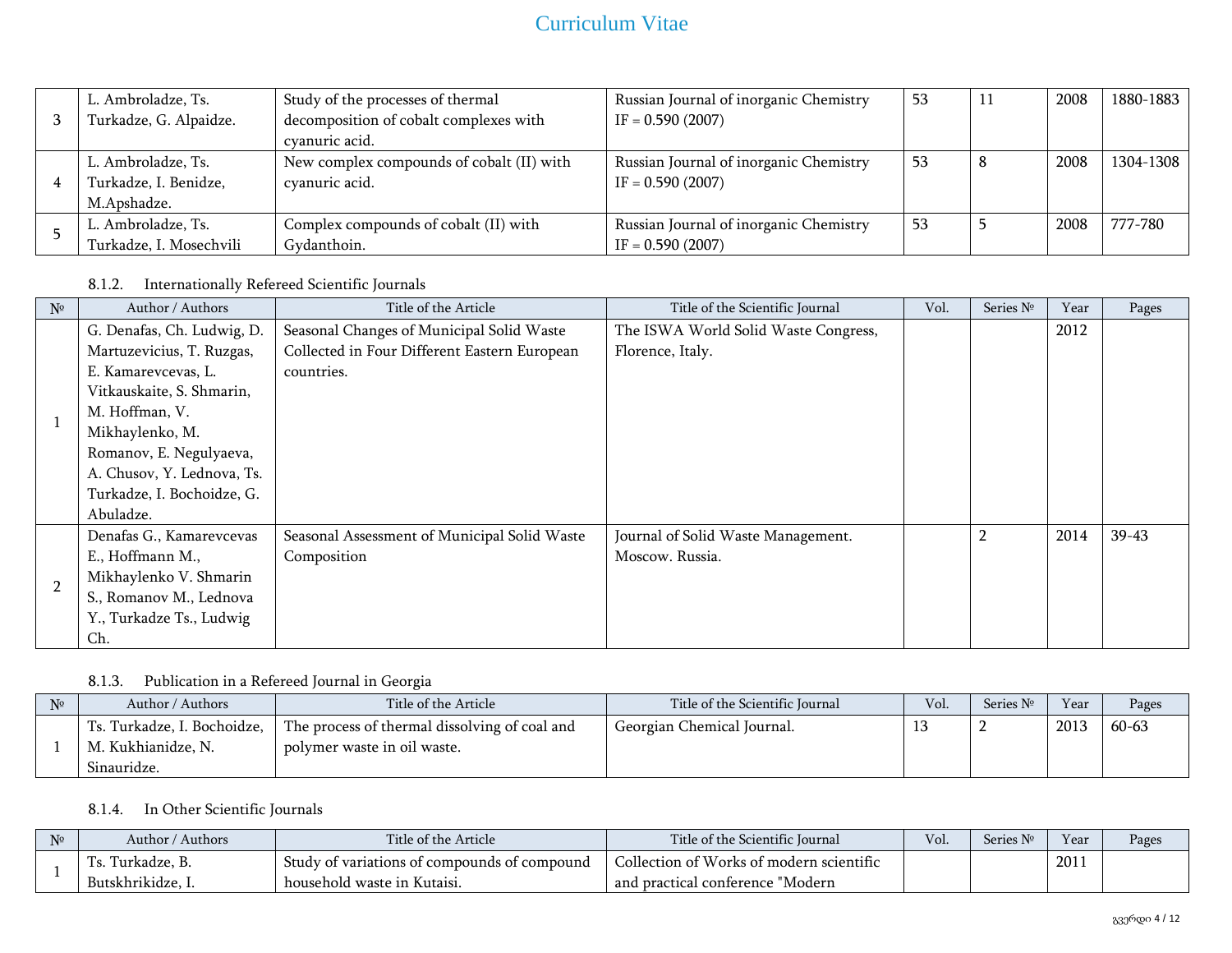|                | Bochoidze. G. Abuladze.      |                                                 | Technologies and Applied Designs".         |      |           |
|----------------|------------------------------|-------------------------------------------------|--------------------------------------------|------|-----------|
|                | Ts. Turkadze, B.             | Effect of Polyethylene Additives on the Process | Collection of Works of modern scientific   | 2011 |           |
| $\overline{2}$ | Butskhrikidze, I.            | of Thermal Dissolution of Brown Coal.           | and practical conference "Modern           |      |           |
|                | Bochoidze.                   |                                                 | Technologies and Applied Designs".         |      |           |
|                | Ts. Turkadze, I. Bochoidze.  | About Generation, Composition and               | Collection of Works of International       | 2011 |           |
|                |                              | Management of MSW in Georgia.                   | Scientific and Practical Conference -      |      |           |
|                |                              |                                                 | SUSTAINABLE MUNICIPAL SOLID                |      |           |
| 3              |                              |                                                 | WASTE MANAGEMENT IN EASTERN                |      |           |
|                |                              |                                                 | EUROPE - FUTURE PERSPECTIVES.              |      |           |
|                |                              |                                                 | Taras Shevchenko National University of    |      |           |
|                |                              |                                                 | Kyiv.                                      |      |           |
|                | G. Denafas, Ch. Ludwig, S.   | Seasonal changes of municipal solid waste       | Collection of Works of International       | 2011 |           |
|                | Shmarin, M. Hoffman, V.      | generation and content: case study for          | Scientific and Practical Conference -      |      |           |
|                | Mikhaylenko, Ts.             | Lithuanian, Ukrainian, Georgian and Russian     | SUSTAINABLE MUNICIPAL SOLID                |      |           |
| $\overline{4}$ | Turkadze, I. Bochoidze, G.   | cities.                                         | WASTE MANAGEMENT IN EASTERN                |      |           |
|                | Abuladze, M. Romanov, E.     |                                                 | EUROPE - FUTURE PERSPECTIVES.              |      |           |
|                | Negulyaeva, A. Chusov, Y.    |                                                 | Taras Shevchenko National University of    |      |           |
|                | Lednova.                     |                                                 | Kyiv.                                      |      |           |
|                | Ts. Turkadze, N.             | Sources of Dioxins in Georgia                   | Collection of Works International          | 2012 | $39 - 41$ |
|                | Khazaradze, T. Sirbiladze.   |                                                 | Scientific - Practical conference          |      |           |
| 5              |                              |                                                 | "Innovative Technologies and               |      |           |
|                |                              |                                                 | Environment Protection". Kutaisi. Georgia. |      |           |
|                | Denafas G., Martuzevičius    | Seasonal Investigations of Municipal Solid      | Collection of Works of International       | 2012 | 35-39     |
|                | D., Kriipsalu M., Hoffman    | Waste Generation and Composition: Review for    | Scientific - Practical conference          |      |           |
| 6              | M., Mykhaylenko V.,          | Experiences in Various Countries.               | "Innovative Technologies and               |      |           |
|                | Romanov M., Turkadze Ts.,    |                                                 | Environment Protection". Kutaisi. Georgia. |      |           |
|                | Ludwig Ch.                   |                                                 |                                            |      |           |
|                | Ts. Turkadze, I. Bochoidze,  | Polychlorinated Biphenyls in the Energetic and  | Collection of Works of The Second          | 2012 |           |
|                | N. Khazaradze, L.            | Environmental Activities.                       | <b>International Scientific Conference</b> |      |           |
| 7              | Gobejishvili, L.             |                                                 | "Energy: Regional Problems and             |      |           |
|                | Gamkrelidze.                 |                                                 | Development Opportunities".                |      |           |
|                | M. Shalamberidze, Ts.        | Evaluation of Methane Emissions and Organic     | Collection of Works of International       | 2014 |           |
| 8              | Turkadze, I. Bochoidze.      | Carbon Content in Biodegradable waste.          | Scientific-Practical Conference "Science   |      |           |
|                |                              |                                                 | and Innovative Technologies"               |      |           |
|                | Ts. Turkadze, T. Sirbiladze, | Issues of Biodegradable Waste Generation and    | Collection of Works of International       | 2014 |           |
| 9              | M. Kukhianidze, M.           | Management in Georgia.                          | Scientific-Practical Conference "Science   |      |           |
|                | Nikoladze.                   |                                                 | and Innovative Technologies"               |      |           |
| 10             | Ts. Turkadze, I. Bochoidze,  | Search for cutting of other greenhouse gases    | Collection of Works of International       | 2015 |           |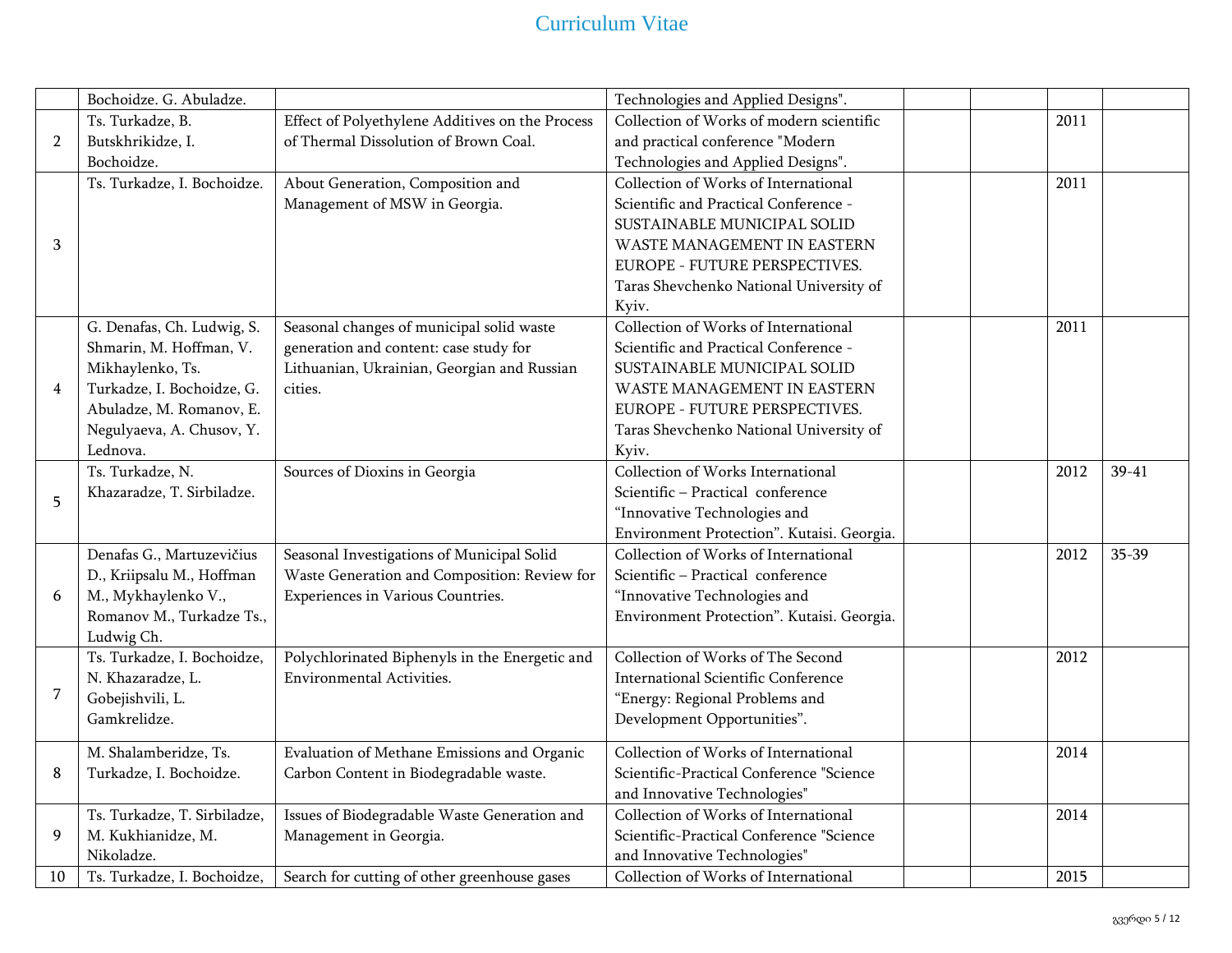|    | M. Kukhianidze,             | from animal husbandry sector                 | Scientific-Practical Conference         |      |           |
|----|-----------------------------|----------------------------------------------|-----------------------------------------|------|-----------|
|    |                             |                                              | "Innovative Technologies for Functional |      |           |
|    |                             |                                              | Destination Food Production".           |      |           |
|    |                             |                                              |                                         |      |           |
|    | Ts. Turkadze, I. Bochoidze, | Seasonal Changes of Municipal Solid Waste    | Collection of Works of Scientific       | 2015 |           |
| 11 | E. Gamkrelidze.             | Caloricity in Kutaisi, Georgia.              | Conference "Sustainable Energy:         |      |           |
|    |                             |                                              | Challenges and Development              |      |           |
|    |                             |                                              | Perspectives".                          |      |           |
|    | A. Chubinidze, Ts.          | Aspects of contamination of some soil by the | Periodical Scientific Journal "The      | 2015 |           |
| 12 | Turkadze, N. Endeladze, N.  | metals.                                      | Novation"                               |      |           |
|    | Bregadze.                   |                                              |                                         |      |           |
|    | Ts. Turkadze, Z.            | Assessment of Air Pollution in Zestaphoni    | Collection of Works of International    | 2016 | $46 - 51$ |
|    | Robakidze, M.               | with Particulate Matters According to EU     | Scientific-Practical Conference "Modern |      |           |
| 13 | Kukhianidze, M. Nikoladze   | Air Quality Standards                        | Engineering Technologies and            |      |           |
|    |                             |                                              | <b>Environmental Protection</b> "       |      |           |
|    |                             |                                              |                                         |      |           |
|    | K.Khakakia, Ts. Turkadze,   | Some Aspects of Plastic Waste Separation     | Collection of Works of International    | 2016 | 82-85     |
| 14 | T.Moseishvili               | Practices In Kutaisi City                    | Scientific-Practical Conference "Modern |      |           |
|    |                             |                                              | Engineering Technologies and            |      |           |
|    |                             |                                              | <b>Environmental Protection"</b>        |      |           |

8.1.5. Presentation / Exhibition of Works, Creation / Display of Models

| $N^{\circ}$ | Author / Authors | Title of the Article | Title of the Scientific Journal | Vol. | $\mathbf{R}$<br>Series<br>n k | Year | Pages |
|-------------|------------------|----------------------|---------------------------------|------|-------------------------------|------|-------|
|             |                  |                      |                                 |      |                               |      |       |
|             |                  |                      |                                 |      |                               |      |       |

8.2. Editorial Board Membership of International Scientific Publications

| $N_{0}$<br>. | Title of the<br>1.1<br>$\cdot$ $\sim$<br>Publication<br>-Scientific- | Position |
|--------------|----------------------------------------------------------------------|----------|
|              |                                                                      |          |
|              |                                                                      |          |

### 8.3. Editorial Board Membership of National Scientific Publications

| $N^{\circ}$ | Title of the Scientific Publication | Position |
|-------------|-------------------------------------|----------|
|             |                                     |          |
|             |                                     |          |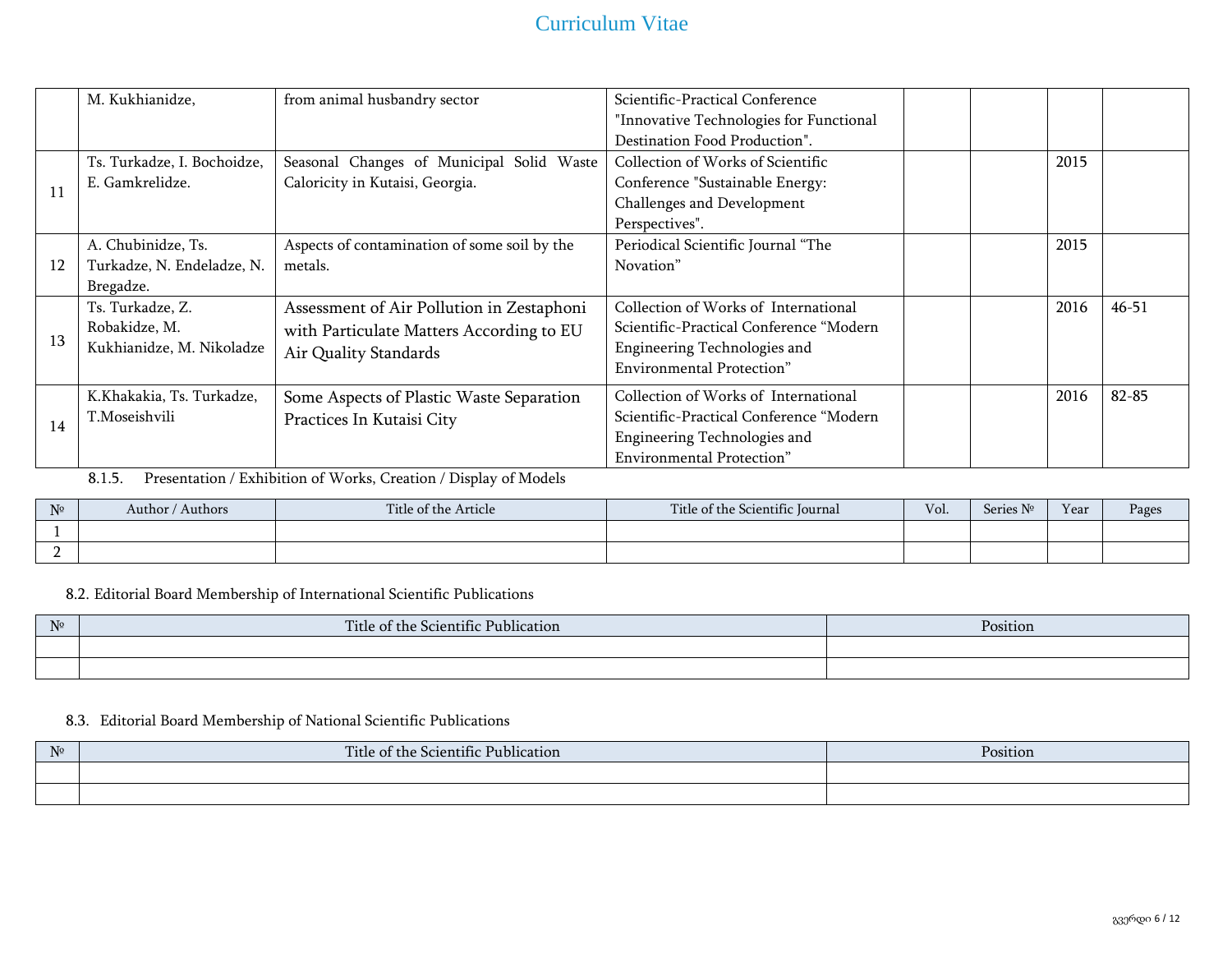## IX. Participation in Grant Projects Within the Framework of the Educational Program (during of 2011-2017)

9.1. Scientific Grant Funded by International Donor Organizations

| Nº | Years     | Scientific Fund                          | Nº - Project Title                                                       | Status in the Project                |
|----|-----------|------------------------------------------|--------------------------------------------------------------------------|--------------------------------------|
|    | 2015-2020 |                                          | CA15115 - Mining the European Anthroposphere (MINEA). Working            | d MC Observer from                   |
|    |           | Horizon 2020. COST Action                | Group A2 (Resource potential of waste in landfills).                     | <b>COST Near Neighbour Countries</b> |
|    |           | Swedish Institute Baltic Sea Cooperation | Knowledge in Inter Baltic Partnership Exchange for Future Regional       | Project participant and leader       |
|    | 2017-2019 |                                          | Circular Economy Cooperation - PECEC.                                    | from Georgia                         |
|    |           | The Black Sea Program with co-financed   | International project Introduction of innovative waste management        | <b>Expert of Environmental</b>       |
|    | 2014      | by the European Union                    | practices in selected cities of Georgia, Moldova and Armenia.            | Engineering                          |
|    |           | The Research Council of Lithuania        | THE DELIVERY OF THE CYCLE OF LECTURES IN LITHUANIAN                      | Grant recipient                      |
|    | 2014      |                                          | HIGHER EDUCATION AND RESEARCH INSTITUTIONS. Delivery of                  |                                      |
|    |           |                                          | the Cycle of Lectures (seminars) "Global Environmental Concerns for      |                                      |
|    |           |                                          | Georgia" in the Institution                                              |                                      |
|    |           | Swiss National Scientific Foundation     | International Project "Seasonality of Municipal Waste Generation and     |                                      |
|    |           | <b>SCOPES 2009-2012</b>                  | Composition and Corresponding Fluctuations of Various                    |                                      |
|    | 2010-2013 |                                          | Environmental Indicators for Waste Management and Treatment              | Project coordinator                  |
|    |           |                                          | Facilities". Partner countries: Switzerland, Russia, Georgia, Ukraine; № |                                      |
|    |           |                                          | IZ73Z0-128178.                                                           |                                      |

9.2. Scientific Grant Presented to International Donor Organizations

| $N^{\circ}$ | Years | Scientific Fund                                                                                       | Nº - Project Title                                                                                                                                                                                                        | Status in the Project             |
|-------------|-------|-------------------------------------------------------------------------------------------------------|---------------------------------------------------------------------------------------------------------------------------------------------------------------------------------------------------------------------------|-----------------------------------|
|             | 2016  | Horizon 2020 Framework Programme<br>Call for proposals: H2020-MSCA-ITN-<br>2017 (H2020-MSCA-ITN-2017) | Proposal: 766091 — NorthamptonITN<br>Medical Devices Network (MeDeNet)                                                                                                                                                    | Scientist                         |
|             | 2015  | APPEAR - Austrian Partnership<br>Programme in Higher Education &<br>Research for Development          | Proposal: "Best Practices and Innovative Approaches in Waste<br>Management, Resource Conservation and Climate Protection for<br>Sustainable Development of Urban and Vulnerable Rural Regions<br>of Georgia and Armenia". | Project manager and<br>supervisor |

9.3. Scientific Grant Funded by Shota Rustaveli National Science Foundation

| $N^{\circ}$ | Years | Scientific Fund | Title<br>$N^{\circ}$ - Projec | status in |
|-------------|-------|-----------------|-------------------------------|-----------|
|             |       |                 |                               |           |
|             |       |                 |                               |           |

9.4. Scientific Grant Funded by Shota Rustaveli National Science Foundation

| N <sub>2</sub> | Y ear: | <b>TIME</b><br>$\cdot$ $\sim$<br>scientific<br>Fund                       | Pro<br>'Title                                                                                                   | Projec<br>is in the l<br>וזני<br>. JLA LL |
|----------------|--------|---------------------------------------------------------------------------|-----------------------------------------------------------------------------------------------------------------|-------------------------------------------|
|                | 2014   | research<br>. grants for<br>0010m<br>applied<br>State<br>:пипс<br>$\cdot$ | 220/1<br>.10/9<br>AR,<br><sup>+</sup> proposal<br>- Projec<br>waste<br>municipal<br>solid<br>ں udd <sup>v</sup> | nanager and<br>1222<br>ו מי               |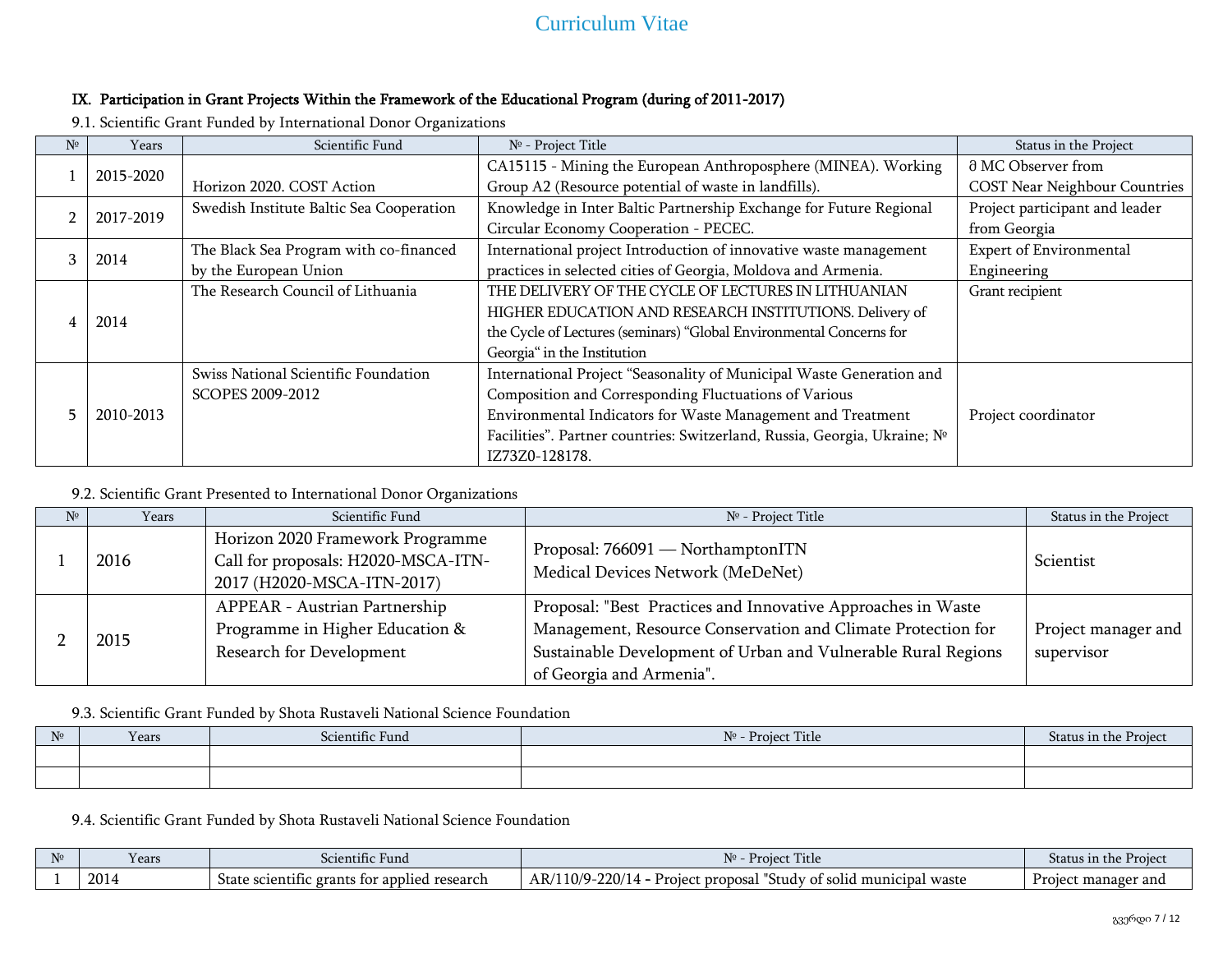|      |                                      | composition for assessment of waste integrated management strategies and<br>environmental indicators" | supervisor          |
|------|--------------------------------------|-------------------------------------------------------------------------------------------------------|---------------------|
| 2013 | <b>Conference Grants Competition</b> | CF/44/9-250/13 - Scientific Conference "Modern Strategies and                                         | Project manager and |
|      |                                      | Technologies for Waste Management"                                                                    | supervisor          |

### 9.5. ATSU Funded Scientific Grant

| N <sub>2</sub> | Years | $\cdot$ $\sim$<br>Scientific Fund | Proje<br>---                                                                                                                | Projec<br>s in the<br>Status |
|----------------|-------|-----------------------------------|-----------------------------------------------------------------------------------------------------------------------------|------------------------------|
|                | 2013  |                                   | cess in oil waste<br>t thermal dissolving-<br>coal and<br>Study<br>nolymer waste.<br>$\sim$ $\sim$ $\sim$<br>" DIOC.<br>,,, | Project manager              |

### X. Educational / Creative Projects (during of 2011-2017)

| $N^{\circ}$ | Years | Scientific Fund                                                                                        | $N0$ - Project Title                                                                                                                                 | Status in the Project            |
|-------------|-------|--------------------------------------------------------------------------------------------------------|------------------------------------------------------------------------------------------------------------------------------------------------------|----------------------------------|
|             | 2017  | Ministry of Education and Science of<br>Georgia, Program "Development of Skills<br>in School Students" | Project "Safety and Environmental Protection"                                                                                                        | Co-author and basic<br>performer |
|             | 2017  | Czech organization "People in Need"- PIN                                                               | Project "Creating of Vocational Education Quality Management<br>Guidelines and Manuals on the Example of Akaki Tsereteli State<br>University"        | Co-author and basic<br>performer |
|             | 2016  | The European Union                                                                                     | Project: Implementation of Waste Management Policy in the Eastern<br>Partnership Countries Association Agreements (Moldova, Georgia and<br>Ukraine). | Environmental expert             |
|             | 2014  | Black Sea Program and the European Union                                                               | Project "Innovative methods of waste management in selected cities of<br>Georgia, Moldova and Armenia.                                               | Environmental expert             |
|             | 2014  | US State Agency USAID-Georgia                                                                          | Project "Support of environmental interests of citizens by R-CSN of the<br>regional community network".                                              | Waste Management<br>Expert       |

## XI. Participation in Scientific Conferences / Symposia Within the Framework of the Educational Program (during of 2011-2017)

| 11.1. |  |  |  | Preparation and Publication of a Report at an International Scientific Conference / Symposium |  |
|-------|--|--|--|-----------------------------------------------------------------------------------------------|--|
|-------|--|--|--|-----------------------------------------------------------------------------------------------|--|

| Year | Conference Title                              | Title of the Report                                               | Country, City                   |
|------|-----------------------------------------------|-------------------------------------------------------------------|---------------------------------|
| 2011 | International scientific-practical conference | Study variations of municipal solid waste composition in Kutaisi. | Georgia. Kutaisi                |
|      | "Innovative technologies and applied designs" |                                                                   |                                 |
| 2011 | International scientific-practical conference | Effect of Polyethylene Additives on the Process of Thermal        | Georgia. Kutaisi                |
|      | "Innovative technologies and applied designs" | Dissolution of Brown Coal.                                        |                                 |
| 2011 | International Scientific and Practical        | About Generation, Composition and Management of MSW in            | Ukraine, Kiev. Taras Shevchenko |
|      | Conference - SUSTAINABLE MUNICIPAL            | Georgia.                                                          | National University of Kyiv     |
|      | SOLID WASTE MANAGEMENT IN EASTERN             |                                                                   |                                 |
|      | EUROPE - FUTURE PERSPECTIVES.                 |                                                                   |                                 |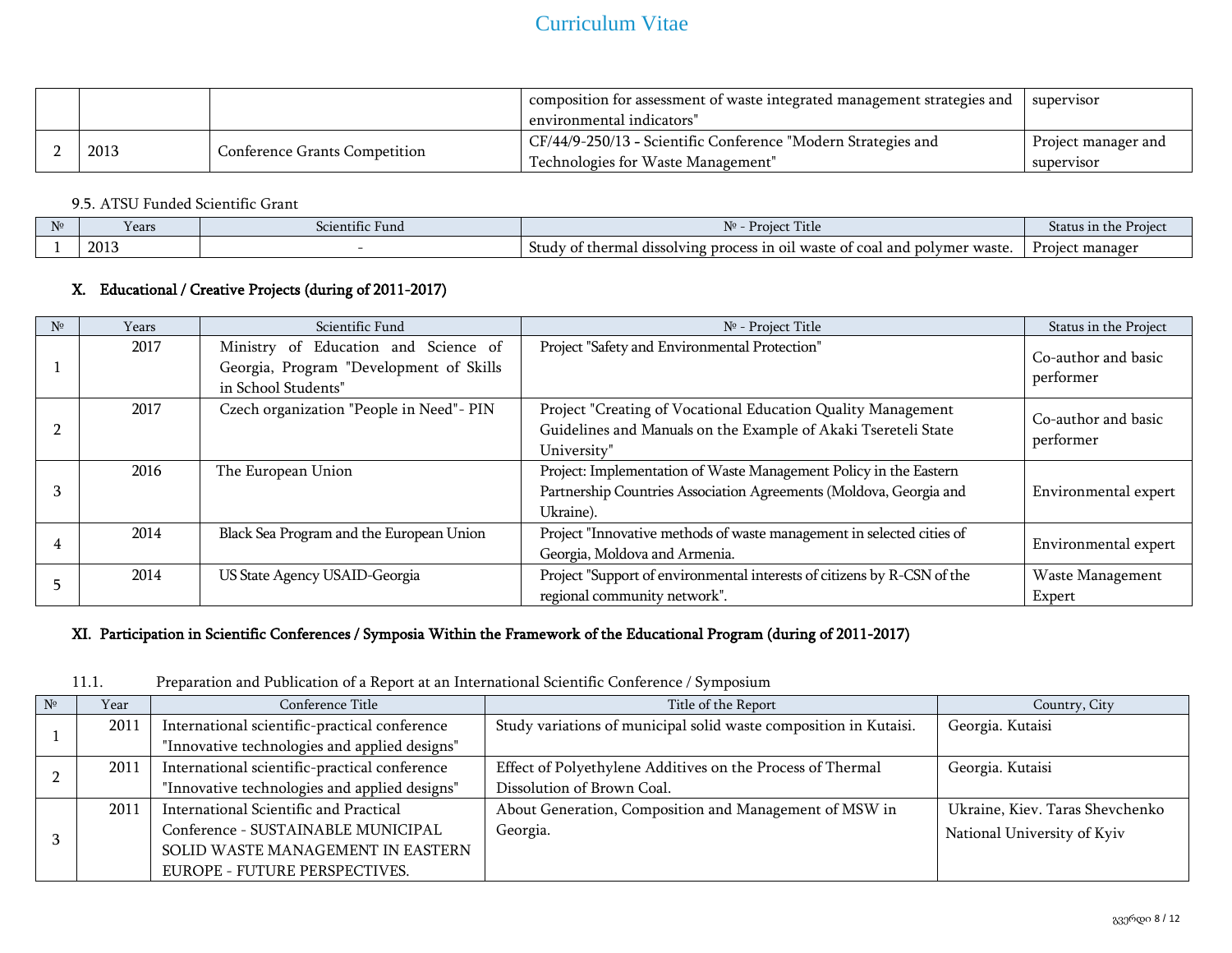|    | 2011 | . International Scientific and Practical         | Seasonal changes of municipal solid waste generation and content:  | Ukraine, Kiev     |
|----|------|--------------------------------------------------|--------------------------------------------------------------------|-------------------|
|    |      | Conference - SUSTAINABLE MUNICIPAL               | case study for Lithuanian, Ukrainian, Georgian and Russian cities. |                   |
| 4  |      | SOLID WASTE MANAGEMENT IN EASTERN                |                                                                    |                   |
|    |      | EUROPE - FUTURE PERSPECTIVES.                    |                                                                    |                   |
|    | 2012 | The ISWA World Solid Waste Congress              | Seasonal Changes of Municipal Solid Waste Collected in Four        | Italy. Florence.  |
| 5  |      |                                                  | Different Eastern European countries.                              |                   |
|    | 2012 | International Scientific - Practical conference  | Sources of Dioxins in Georgia                                      | Georgia. Kutaisi  |
| 6  |      | "Innovative Technologies and Environment         |                                                                    |                   |
|    |      | Protection"                                      |                                                                    |                   |
|    | 2012 | International Scientific - Practical conference  | Seasonal Investigations of Municipal Solid Waste Generation and    | Georgia. Kutaisi  |
| 7  |      | "Innovative Technologies and Environment         | Composition: Review for Experiences in Various Countries.          |                   |
|    |      | Protection"                                      |                                                                    |                   |
|    | 2012 | The Second International Scientific Conference   | Polychlorinated Biphenyls in the Energetic and Environmental       | Georgia. Kutaisi  |
| 8  |      | "Energy: Regional Problems and Development       | Activities.                                                        |                   |
|    |      | Opportunities".                                  |                                                                    |                   |
|    | 2013 | Specialised Conference "MSW: management          | Seasonal Assessment of Municipal Solid Waste Generation and        | Russia, Moscow    |
| 9  |      | systems and technical solutions".                | Composition: cooperation of Russia and neighbouring countries      |                   |
|    |      |                                                  |                                                                    |                   |
|    | 2013 | International seminar "Landfill mining in the    | Waste management policy in Georgia and starting positions for      | Lithuania, Kaunas |
| 10 |      | context of global environmental mitigation".     | landfill Mining                                                    |                   |
|    | 2014 | Collection of Works of International Scientific- | Evaluation of Methane Emissions and Organic Carbon Content in      | Georgia. Kutaisi  |
| 11 |      | Practical Conference "Science and Innovative     | Biodegradable waste.                                               |                   |
|    |      | Technologies"                                    |                                                                    |                   |
|    | 2014 | Collection of Works of International Scientific- | Issues of Biodegradable Waste Generation and Management in         | Georgia. Kutaisi  |
| 12 |      | Practical Conference "Science and Innovative     | Georgia.                                                           |                   |
|    |      | Technologies"                                    |                                                                    |                   |
|    | 2015 | The First international conference               | Environmental Sciences, Environmental Protection and               | Georgia. Kutaisi  |
| 13 |      | Higher Education - New Technologies and          | Engineering - Fields Accordance and Differences.                   |                   |
|    |      | Innovation, HENTI 2015                           |                                                                    |                   |
|    | 2016 | International Scientific Conference "Modern      | Assessment of Air Pollution in Zestaphoni with Particulate         | Georgia. Kutaisi  |
| 14 |      | Engineering Technologies and Environmental       | Matters According to EU Air Quality Standards                      |                   |
|    |      | Protection"                                      |                                                                    |                   |
|    | 2016 | International Scientific Conference "Modern      | Some Aspects of Plastic Waste Separation Practices In Kutaisi City | Georgia. Kutaisi  |
| 15 |      | Engineering Technologies and Environmental       |                                                                    |                   |
|    |      | Protection'                                      |                                                                    |                   |
|    | 2017 | International Scientific Conference "Chemistry   | Current challenges of health-care waste management in Georgia      | Lithuania, Kaunas |
|    |      | and Chemical International Scientific            |                                                                    |                   |
| 16 |      | Conference "Modern Engineering Technologies      |                                                                    |                   |
|    |      | and Environmental Protection"Technologies"       |                                                                    |                   |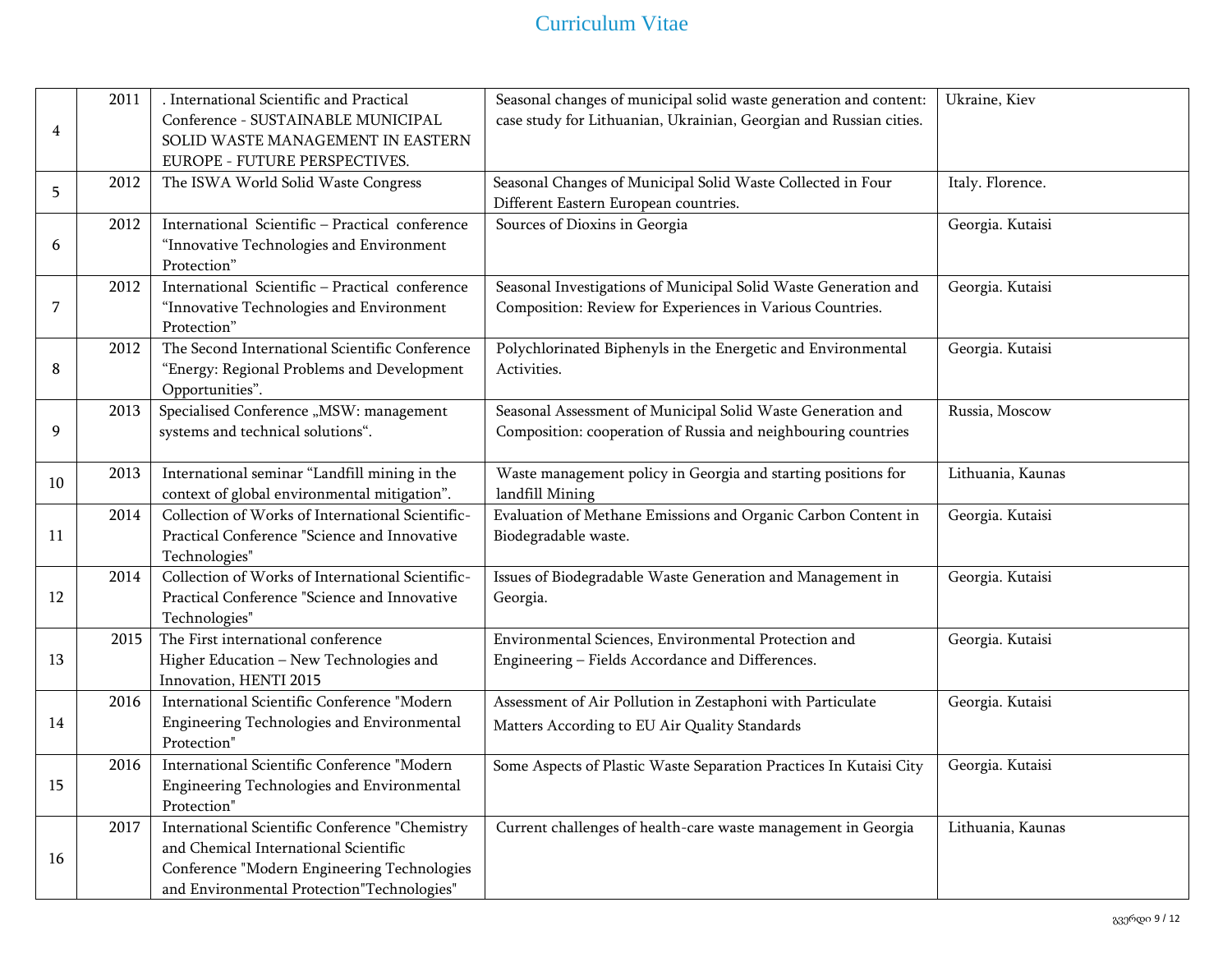| 16 | 2017 | The Second international conference<br>Higher Education - New Technologies and<br>Innovation, HENTI 2017 | The Rule of Scholarship Provision to Enhance Students'<br>Motivation                 | Georgia. Kutaisi |
|----|------|----------------------------------------------------------------------------------------------------------|--------------------------------------------------------------------------------------|------------------|
|    | 2017 | The Second international conference<br>Higher Education - New Technologies and<br>Innovation, HENTI 2017 | Relevance and Prospects of Modular Program on Environmental<br>Protection Technician | Georgia. Kutaisi |

## 11.2. Preparation and Publication of a Report at a National Scientific Conference / Symposium

| N <sup>2</sup> | Year | Title<br>Conference | Title of the Report | $\cdot$ $\alpha$ <sub>11</sub> $\alpha$ <sup>+</sup> |
|----------------|------|---------------------|---------------------|------------------------------------------------------|
|                |      |                     |                     |                                                      |
|                |      |                     |                     |                                                      |

#### 11.3. Preparation and Publication of a Report at a Local University Conference / Symposium

| $N^{\circ}$ | Year | Conference Title | Title of the Report | $\sqrt{\text{counter}}$ |
|-------------|------|------------------|---------------------|-------------------------|
|             |      |                  |                     |                         |
|             |      |                  |                     |                         |

### 11.4. Organizing an International Scientific Conference / Symposium

| $N^{\circ}$ | Y ear | control.<br><b>Title</b><br>conference                                                                                                      | Country               |
|-------------|-------|---------------------------------------------------------------------------------------------------------------------------------------------|-----------------------|
|             | 2012  | Uechnologies and Environment.<br>conference<br>Protection<br>International<br>al innovative<br><sup>o</sup> ractical<br>Scientific          | . Kutaisi<br>Georgia. |
|             | 2016  | $\cdot$<br>Modern Engineering<br><b>Protection</b><br>onference. ن<br>Environmental<br>Scientific<br>Technologies and<br>Intern<br>iafionai | Georgia.<br>. Kutaisi |

### 11.5. Organizing a National Scientific Conference / Symposium

| N <sub>2</sub><br><b>TI</b> | Year | Conference Title | Jountry. C<br>. if v |
|-----------------------------|------|------------------|----------------------|
|                             |      |                  |                      |
|                             |      |                  |                      |

#### XII. Published Books and Monographs (during of 2011-2017)

| Year | Author / Authors             | Title                                                          | Publication                     |
|------|------------------------------|----------------------------------------------------------------|---------------------------------|
| 2016 | Ts. Turkadze, M. Kukhianidze | Manual for Environmental Technician                            | National Center for Educational |
|      |                              |                                                                | <b>Quality Enhancement</b>      |
| 2015 | Ts. Turkadze, M. Kukhianidze | Complex methodical instructions for laboratory work on quality | <b>ATSU</b>                     |
|      |                              | control of the environmental components                        |                                 |

#### XIII. Copyright, Patent, Utility Model Priority (during of 2011-2017)

#### 13.1. Internationally Submitted Invention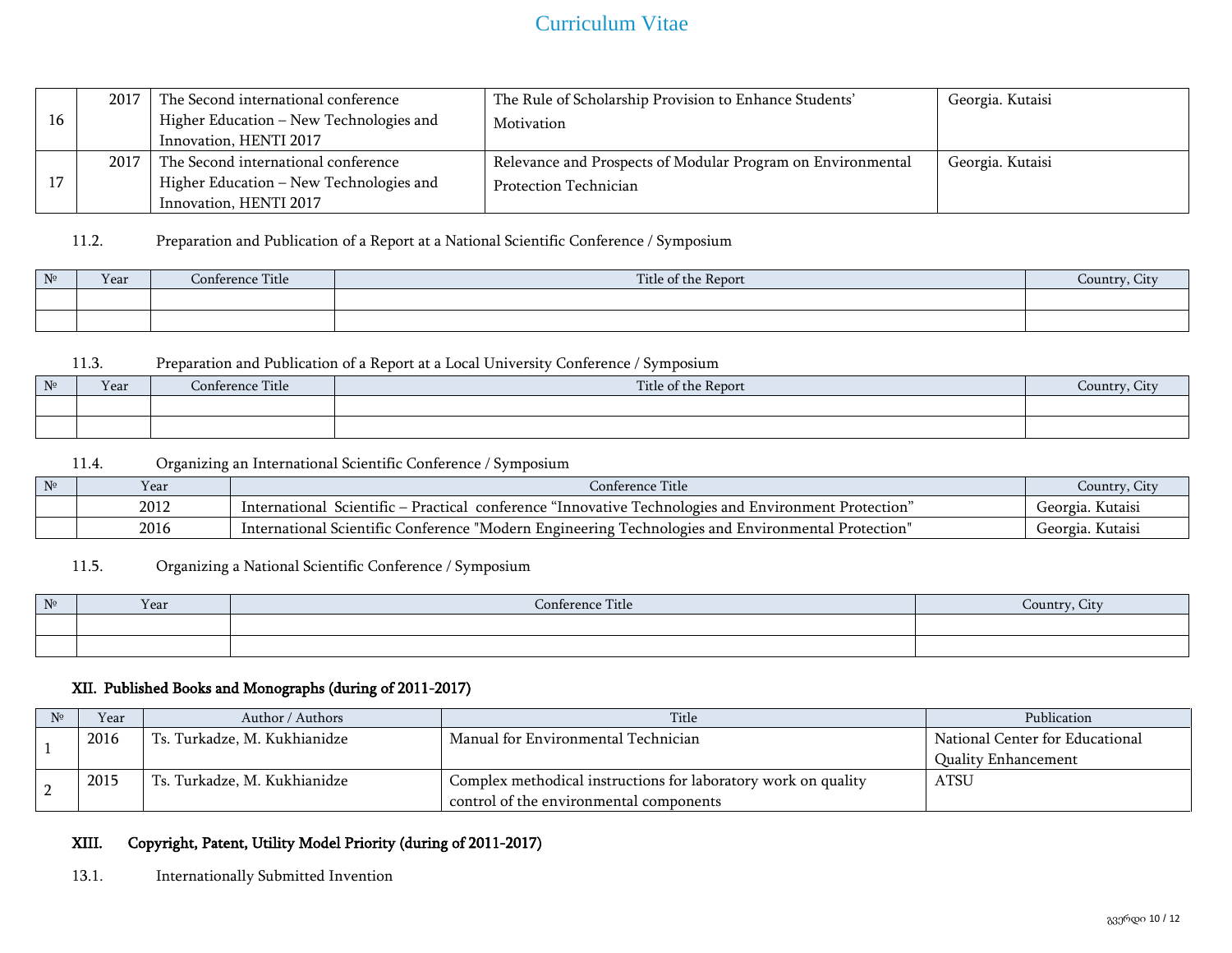| $N^{\circ}$ | Year | / Authors<br>Author / | $T = 1$<br>Title of the<br>Invention | Issuing<br>Authority | Registi<br>Number<br>ration : |
|-------------|------|-----------------------|--------------------------------------|----------------------|-------------------------------|
|             |      |                       |                                      |                      |                               |
|             |      |                       |                                      |                      |                               |

#### 13.2. Invention Submitted to Georgia

| No<br>$\overline{a}$ | Year | Author / Authors | Title of the Invention | Issuing Authority | $\blacksquare$<br>Registration Number |
|----------------------|------|------------------|------------------------|-------------------|---------------------------------------|
|                      |      |                  |                        |                   |                                       |
|                      |      |                  |                        |                   |                                       |

#### 13.3. Utility Model Patenting

| N <sup>0</sup> | Year | ' Authors<br>Author / | Title of the Invention | Issuing Authority | <b>Registration Number</b> |
|----------------|------|-----------------------|------------------------|-------------------|----------------------------|
|                |      |                       |                        |                   |                            |
|                |      |                       |                        |                   |                            |

#### 13.4. Industrial Pattern Patenting

| No | Year | Authors<br>Author / | arms and<br>Title of the Invention | Issuing Authority | Registration Number |
|----|------|---------------------|------------------------------------|-------------------|---------------------|
|    |      |                     |                                    |                   |                     |
|    |      |                     |                                    |                   |                     |

#### XIV. Introduction and Commercialization of Scientific Research Activities (during of 2011-2017)

| N <sub>2</sub> | Year | $T = 1$<br>Project Authors and<br>'l'itle | Where it was Introduced<br>. |
|----------------|------|-------------------------------------------|------------------------------|
|                |      |                                           |                              |
|                |      |                                           |                              |

### XV. Management (Co-management) of Professional, One-year Academic, Bachelor's, One-stage, Master's and Doctoral Programs (during of 2011-2017)

| Year          | Stage             | Name of the Program                                                 |
|---------------|-------------------|---------------------------------------------------------------------|
| $2011$ -todav | Bachelor's degree | "Bachelor Program "Environmental Engineering and Applied Ecology    |
| 2012- todav   | Master degree     | "Master's Program "Environmental protection and Engineering Ecology |
| 2012- todav   | Doctoral degree   | "Doctoral Program "Environmental Engineering                        |

## XVI. Guidance (Co-guidance), Expertise and Reviewing of Doctoral Dissertations (during of 2011-2017)

|  | Doctoral Student | Thesis                                                                  | Gradation                         |
|--|------------------|-------------------------------------------------------------------------|-----------------------------------|
|  | Irakli Goginava  | Assessment tool for medical waste management scenarios                  | Head of PhD Dissertation (ongoing |
|  |                  |                                                                         | process)                          |
|  | Maka Nikoladze   | Composition of heavy metals in solid municipal wastes generated in      | Head of PhD Dissertation (ongoing |
|  |                  | Georgia and assessing their flows                                       | process)                          |
|  | Nato Pailodze    | Research of the possibilities of using bentonets for the preparation of | <b>Expert of Doctoral Thesis</b>  |